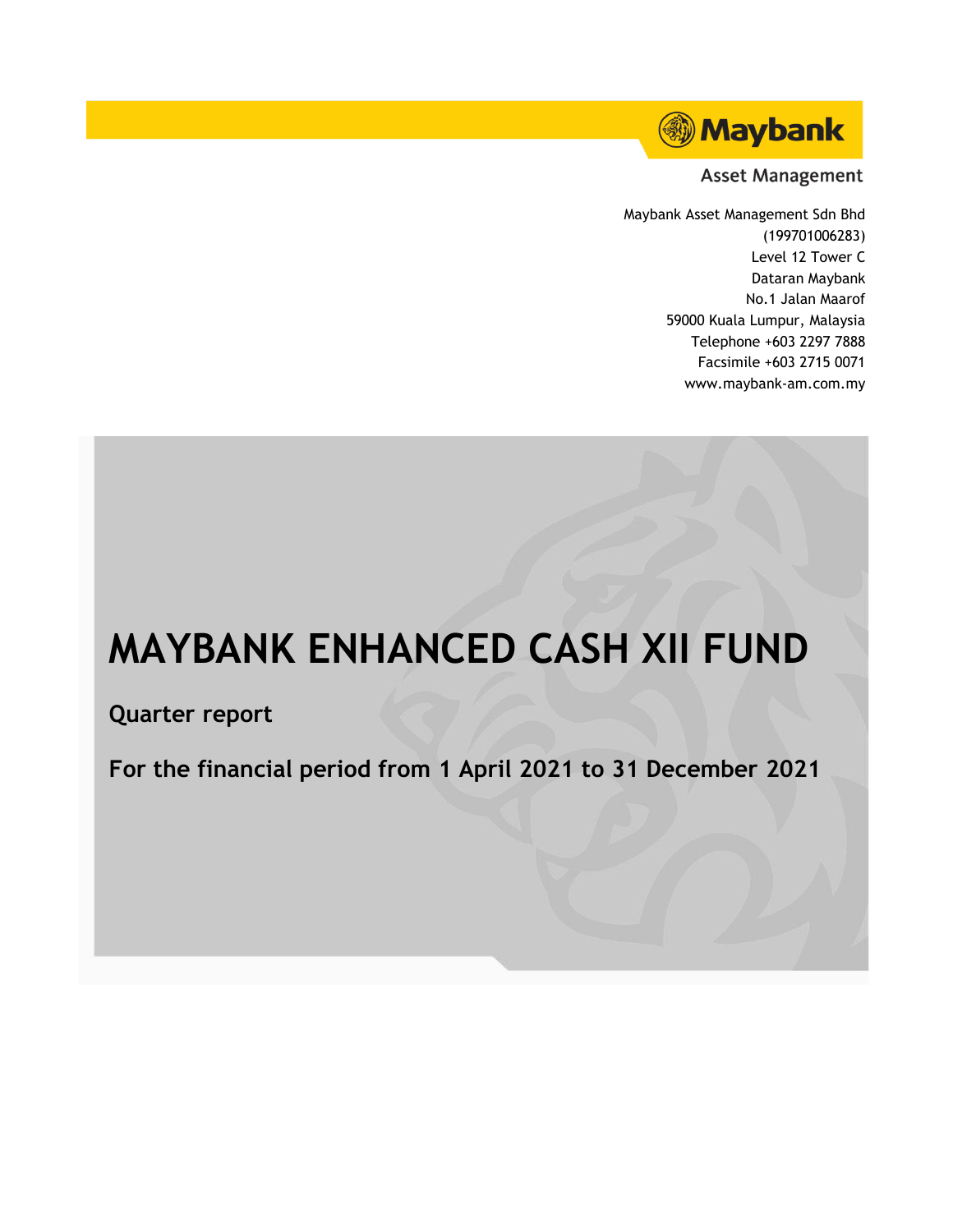## **CORPORATE INFORMATION**

#### **MANAGER**

Maybank Asset Management Sdn Bhd (199701006283) (421779-M)

## **BUSINESS OFFICE**

Level 12 Tower C Dataran Maybank No.1 Jalan Maarof 59000 Kuala Lumpur, Malaysia Telephone +603 2297 7888 Facsimile +603 2715 0071 www.maybank-am.com

## **TRUSTEE**

PB Trustee Services Berhad (196801000374) (573019-U) 17th Floor, Menara Public Bank 146 Jalan Ampang 50450 Kuala Lumpur Telephone +603 2177 3127 Facsimile +603 2164 3285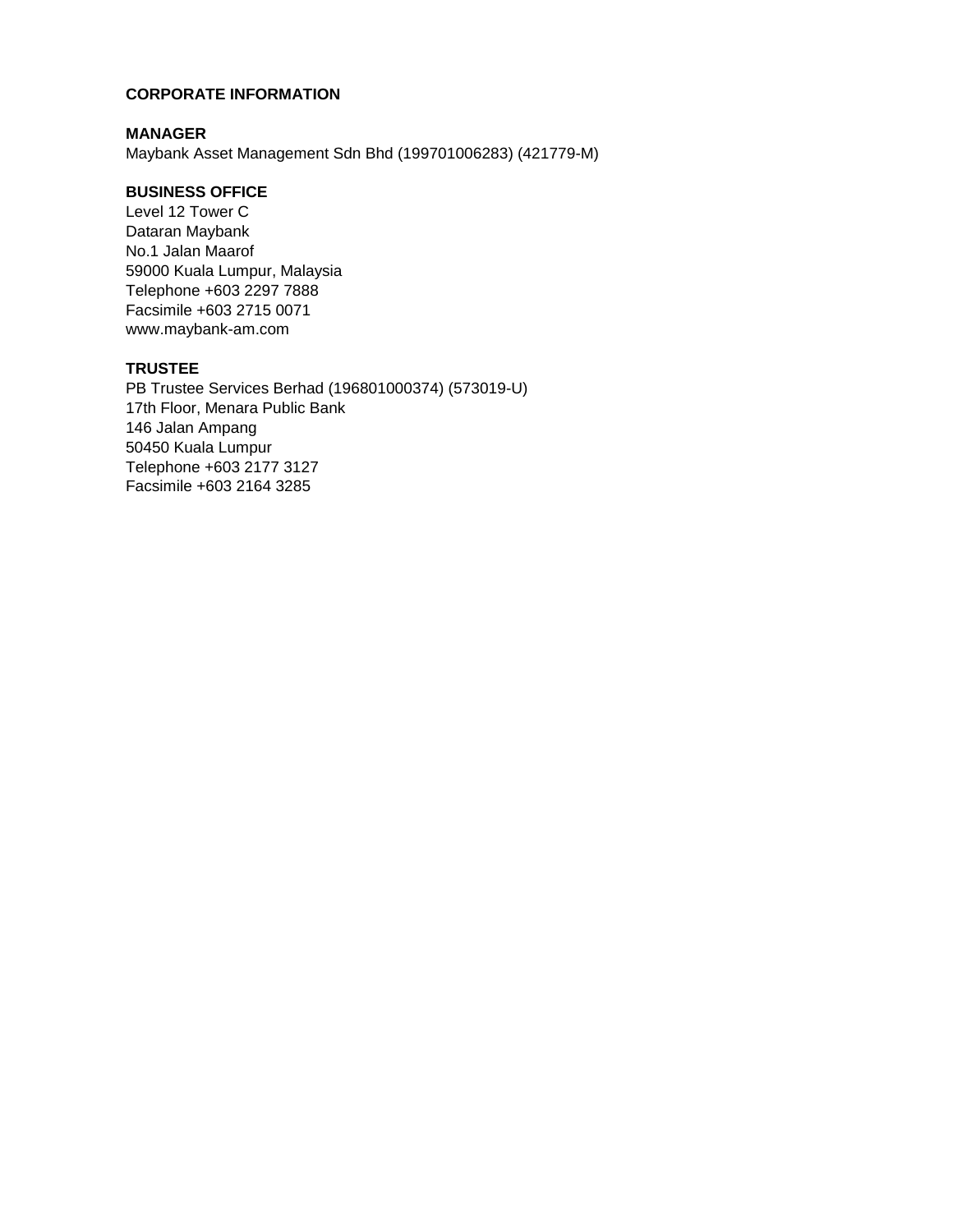| <b>CONTENT</b>                              | <b>PAGE</b> |
|---------------------------------------------|-------------|
| Manager's report                            | $1 - 4$     |
| Unaudited statement of comprehensive income | 5           |
| Unaudited statement of financial position   | 6           |
| Unaudited statement of changes in equity    | 7           |
| Unaudited statement of cash flows           | 8           |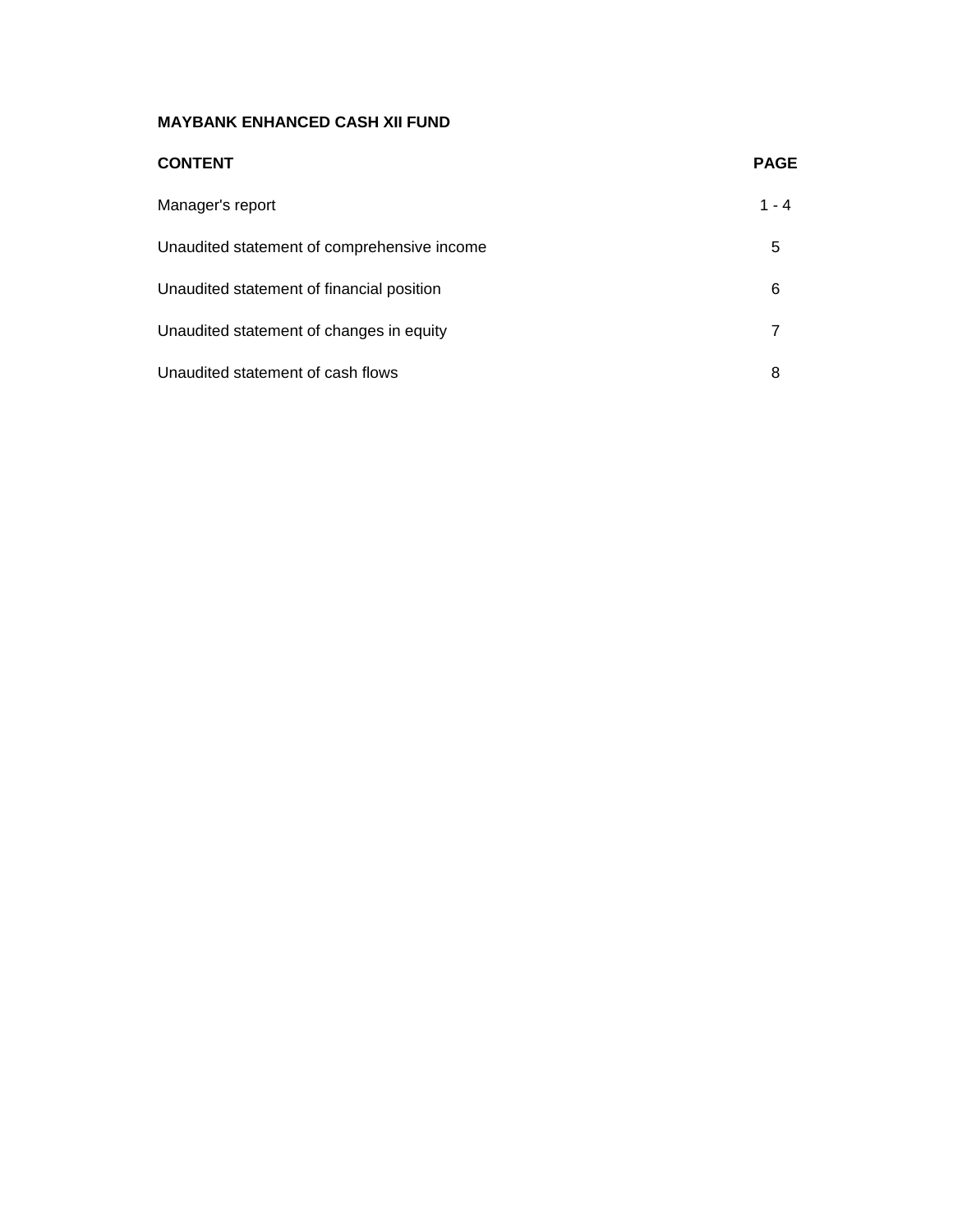## **Manager's report For the financial period from 1 April 2021 to 31 December 2021**

#### **A. Fund's Information**

- **1. Name of the Fund** Maybank Enhanced Cash XII Fund (the "Fund")
- **2. Type of fund** Income
- **3. Category of the Fund** Wholesale money market fund
- **4. Duration of Fund** The Fund is an open-ended fund
- **5. Fund launch date** 10 March 2008

#### **6. Fund's investment objective**

The Fund is a short-term money market fund that invests in instruments which generate income. The Fund is targeted for corporate and institutional investors who are generally risk averse and prefer short term investments. The Fund aims to provide liquidity at any time (T+1) without forgoing interest earned and generate better returns compared to fixed deposits and/or over-the-counter repurchase agreements rates.

Note: T is the day where a request/application to redeem is received by the Manager before the cut-off time.

#### **7. Fund distribution policy**

The Fund will distribute income on a half yearly basis, subject to availability.

## **8. Fund's performance benchmark**

Maybank Overnight Deposit Rate

#### **9. Fund's investment policy and principal investment strategy**

The Fund seeks to obtain a yield that exceeds the benchmark by placing up to 100% of the net asset value ("NAV") of the Fund in fixed deposits and money market instruments that are highly liquid with maturity not exceeding one (1) year and invest into private debt securities with maturities not exceeding one (1) year.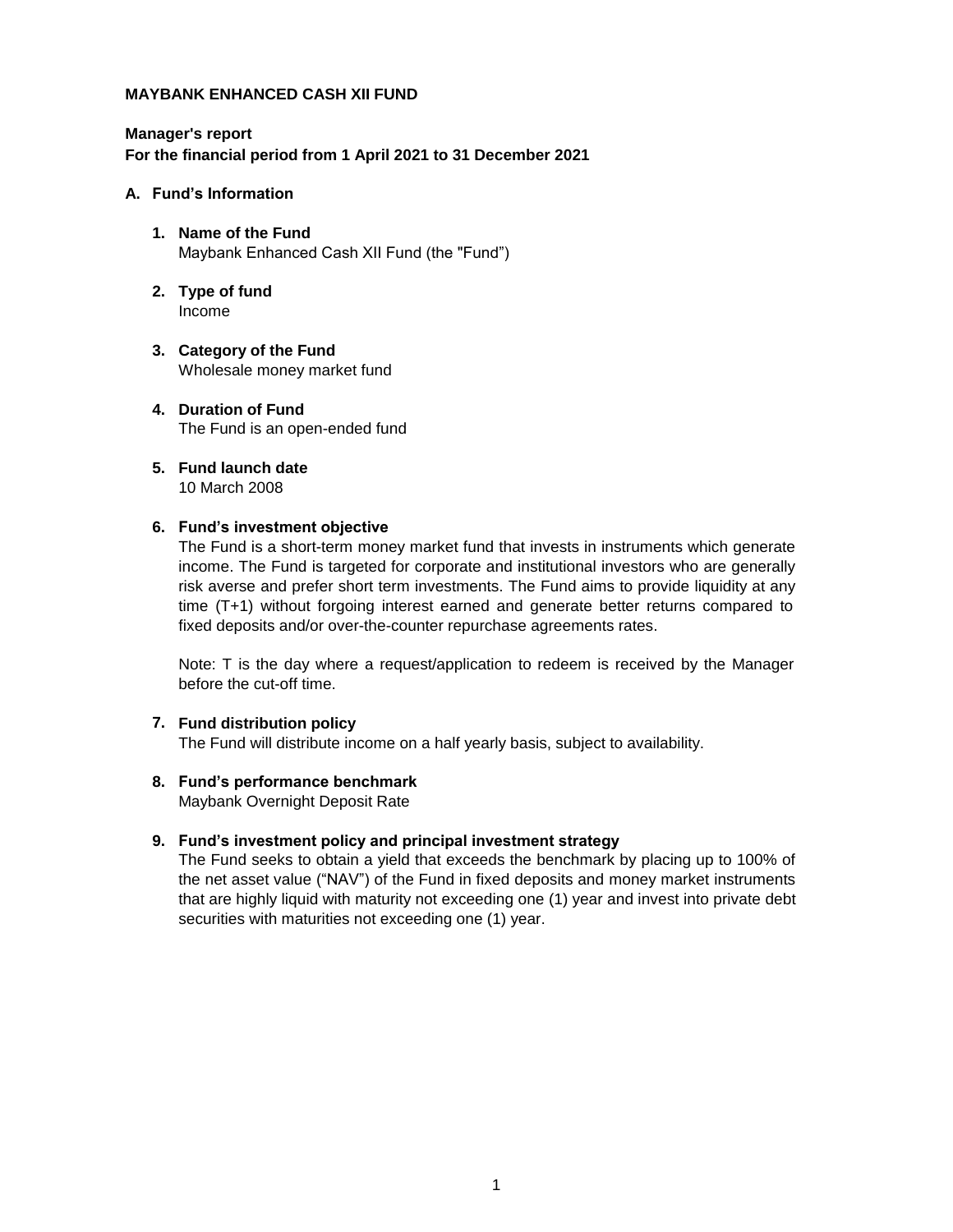## **Manager's report For the financial period from 1 April 2021 to 31 December 2021(cont'd)**

#### **B. Performance Review**

Returns of the Fund and its benchmark for the financial period from 1 April 2021 to 31 December 2021 are as follows:

|                                  | <b>The Fund</b> | <b>Benchmark</b> |
|----------------------------------|-----------------|------------------|
| <b>Period</b>                    | %               | %                |
| 1 April 2021 to 31 December 2021 | (0.60)          | 19               |



#### *Source: Lipper*

The underperformance was mainly due to total payment of expenses are more than total income generated from the funds during the period.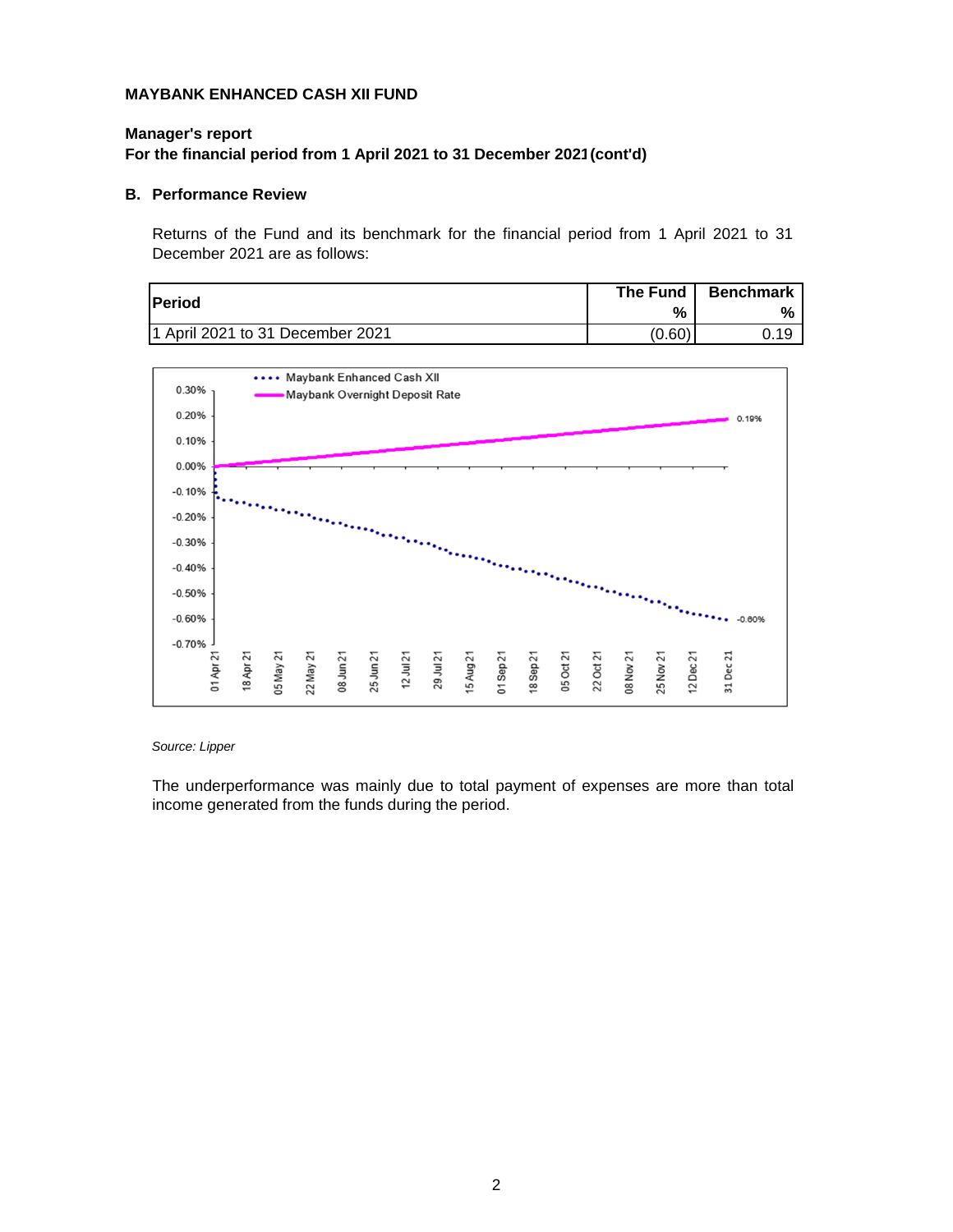## **Manager's report For the financial period from 1 April 2021 to 31 December 2021**

#### **C. Market Review**

Overnight Policy Rate ("OPR") was kept unchanged at 1.75% in the last Monetary Policy Committee ("MPC") meeting for the year in early November 2021 as it continued to cite recovery in global economy supported by improvements in manufacturing and services activity. Nonetheless, Bank Negara Malaysia ("BNM") sees potential downside risks to global and domestic economic growth on the back of Coronavirus disease 2019 (Covid-19) virus variants, supply chain disruptions and financial market volatility as central banks' adjusts their monetary policy. Further easing of containment measures and the vaccination progress will support growth momentum moving forward, albeit with possible risks from new Covid-19 variants.

#### **D. Market Outlook**

The next MPC meeting is scheduled in mid-January 2022. BNM's Gross Domestic Product ("GDP") growth forecast was revised down to a range of  $+3.0\%$  to  $+4.0\%$  (previously  $+6.0\%$ ) to +7.0%) in August 2021, citing the resurgence of Covid-19 cases and the re-imposition of nationwide containments measures that are expected to weigh on growth. While the impact will be cushioned by several factors including continued allowances for essential economic sectors to operate, higher adaptability to remote work and various policy support; growth trajectory will depend on the ability to contain the epidemic.

#### **E. Investment Strategy**

The Manager monitors the liquidity requirements closely in order to place money market deposits in appropriate tenures which will satisfy the liquidity requirements and also position of the Fund to capitalise on any profit rate movement. The Manager also actively looks for products from licensed financial institutions that provide better yields. Hence, the Manager has resorted to maintain the deposit placement on short tenure basis to cater possibility of redemption from investor in the nearest future.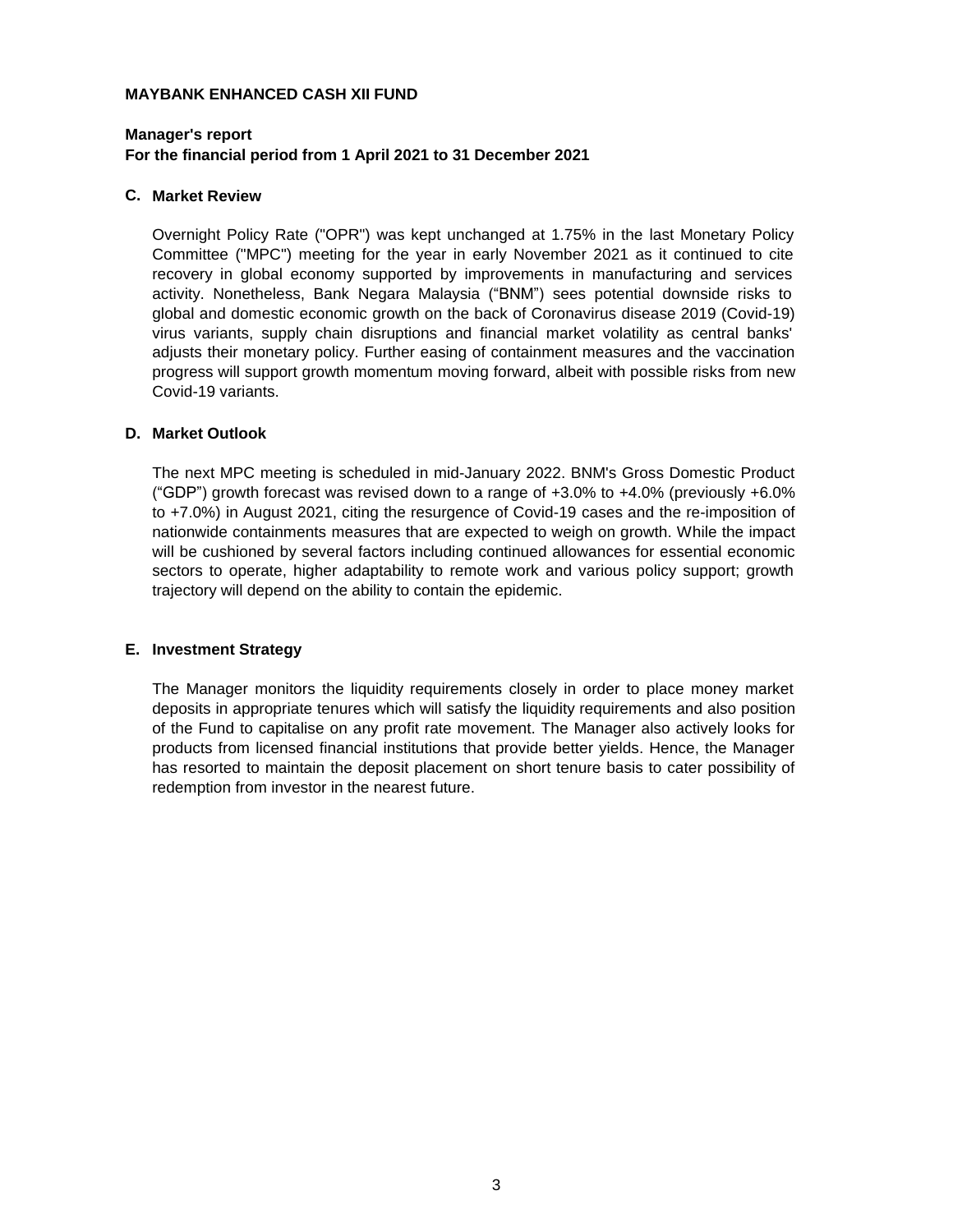## **Manager's report For the financial period from 1 April 2021 to 31 December 2021(cont'd)**

#### **F. Asset Allocation**

All assets of the Fund were invested in cash at bank and deposits with licensed financial institutions as at 31 December 2021.

#### **G. Soft Commissions and Rebates**

The Manager and its delegates will not retain any form of rebate or soft commission from or otherwise share in any commission with any broker in consideration for directing dealings in the investments of the Fund unless the soft commission received is retained in the form of goods and services such as financial wire services and stock quotations system incidental to investment management of the Fund. All dealings with brokers are executed on best available terms.

During the financial period from 1 April 2021 to 31 December 2021, the Manager and its delegates did not receive any soft commissions and rebates from brokers or dealers but have retained soft commissions in the form of goods and services such as research materials and advisory services that assist in decision making process relating to the investment of the Fund (i.e. research materials, data and quotation services, computer hardware and software incidental to the investment management of the Fund and investment advisory services which were of demonstrable benefits to the unitholders.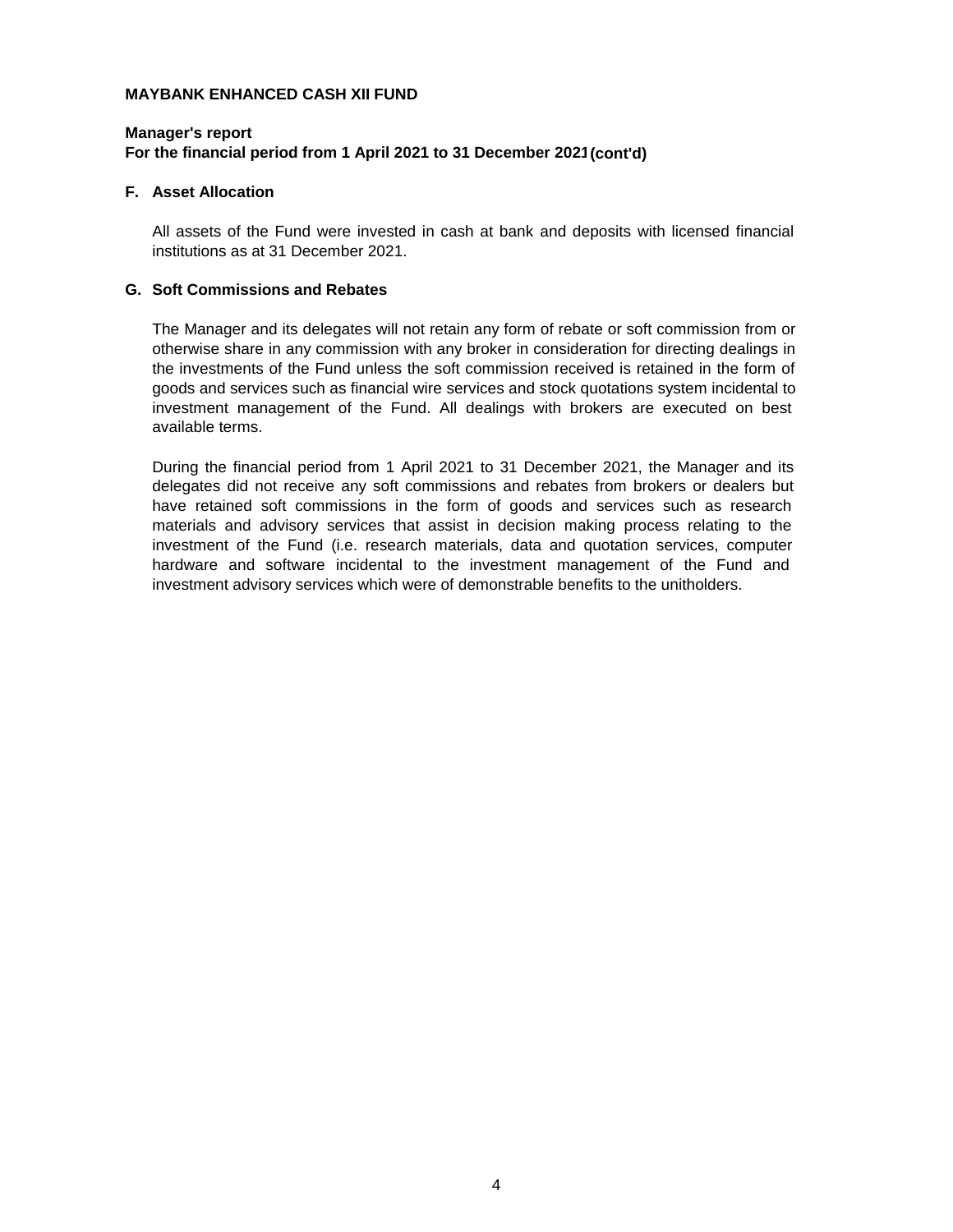#### **UNAUDITED STATEMENT OF COMPREHENSIVE INCOME FOR THE FINANCIAL PERIOD FROM 1 APRIL 2021 TO 31 DECEMBER 2021**

|                                                      | 01.04.2021<br>to<br>31.12.2021<br><b>RM</b> | 01.04.2020<br>to<br>31.12.2020<br><b>RM</b> |
|------------------------------------------------------|---------------------------------------------|---------------------------------------------|
| <b>INVESTMENT INCOME</b>                             |                                             |                                             |
| Profit income                                        | 20,426                                      | 23,337                                      |
| <b>EXPENSES</b>                                      |                                             |                                             |
| Manager's fee                                        | 3,048                                       | 3,069                                       |
| Trustee's fee                                        | 13,563                                      | 13,563                                      |
| Auditors' remuneration                               | 4,144                                       | 4,144                                       |
| Tax agent's fee                                      | 2,637                                       | 2,637                                       |
| Administrative expenses                              | 505                                         | 206                                         |
|                                                      | 23,897                                      | 23,619                                      |
| Net loss before taxation                             | (3, 471)                                    | (282)                                       |
| Taxation                                             | (4, 461)                                    | (5, 166)                                    |
| Net loss after taxation, representing total          |                                             |                                             |
| comprehensive loss for the financial period          | (7, 932)                                    | (5, 448)                                    |
| Net loss after taxation is made up of the following: |                                             |                                             |
| Net realised loss                                    | (7, 932)                                    | (5, 448)                                    |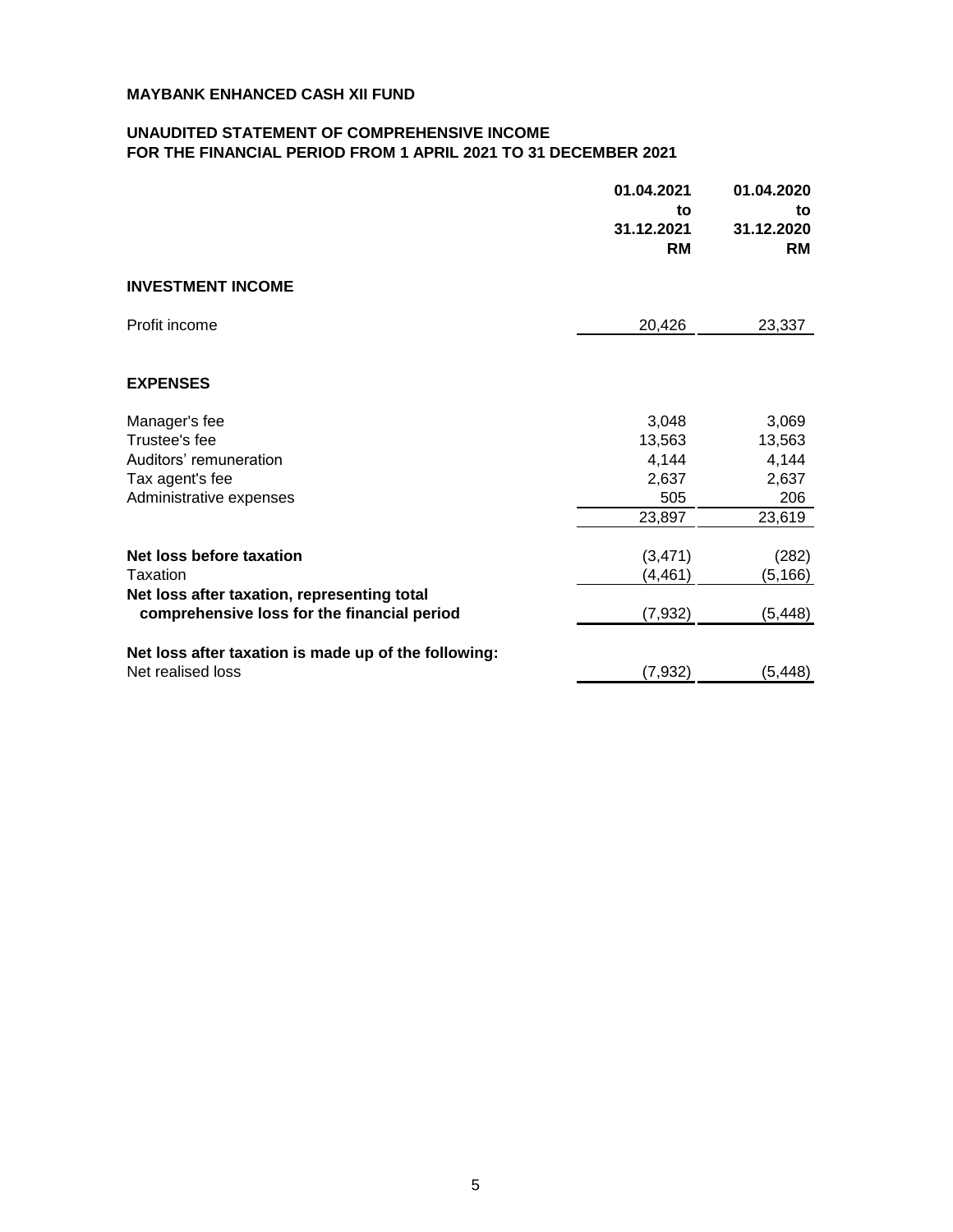#### **UNAUDITED STATEMENT OF FINANCIAL POSITION AS AT 31 DECEMBER 2021**

|                                               | 31.12.2021<br><b>RM</b> | 31.03.2021<br><b>RM</b> |
|-----------------------------------------------|-------------------------|-------------------------|
| <b>ASSETS</b>                                 |                         |                         |
| Deposits with licensed financial institutions | 1,630,000               | 1,638,000               |
| Interest receivable                           | 79                      | 79                      |
| Cash at bank                                  | 725                     | 678                     |
| Tax recoverable                               | 799                     | 289                     |
| <b>TOTAL ASSETS</b>                           | 1,631,603               | 1,638,757               |
| <b>LIABILITIES</b>                            |                         |                         |
| Amount due to Manager                         | 343                     | 345                     |
| Amount due to Trustee                         | 1,529                   | 1,527                   |
| Other payables and accruals                   | 15,481                  | 14,992                  |
| <b>TOTAL LIABILITIES</b>                      | 17,353                  | 16,864                  |
| NET ASSET VALUE ("NAV") OF THE FUND           | 1,614,250               | 1,622,182               |
| <b>EQUITY</b>                                 |                         |                         |
| Unitholders' capital                          | 1,626,556               | 1,626,556               |
| (Accumulated losses)                          | (12,306)                | (4, 374)                |
| <b>NET ASSETS ATTRIBUTABLE TO UNITHOLDERS</b> | 1,614,250               | 1,622,182               |
| <b>NUMBER OF UNITS IN CIRCULATION (UNIT)</b>  | 1,631,959               | 1,631,959               |
| <b>NAV PER UNIT (RM)</b>                      | 0.9891                  | 0.9940                  |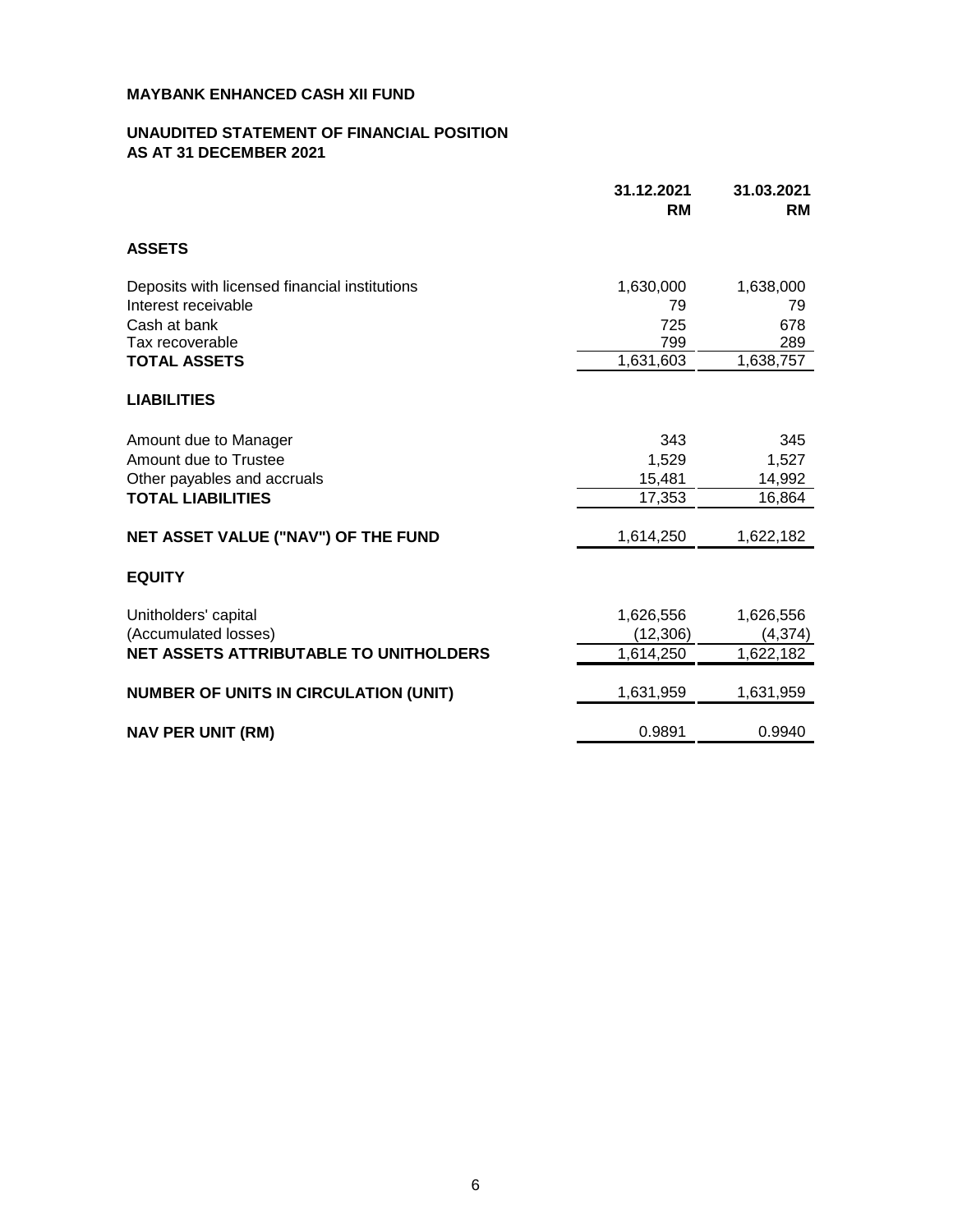## **UNAUDITED STATEMENT OF CHANGES IN EQUITY FOR THE FINANCIAL PERIOD FROM 1 APRIL 2021 TO 31 DECEMBER 2021**

|                                         | Unitholders'<br>capital | <b>Accumulated</b><br><b>losses</b> | Total<br>equity |
|-----------------------------------------|-------------------------|-------------------------------------|-----------------|
|                                         | RM                      | <b>RM</b>                           | RM              |
| At 1 April 2021                         | 1,626,556               | (4, 374)                            | 1,622,182       |
| Total comprehensive loss for the period |                         | (7,932)                             | (7,932)         |
| At 31 December 2021                     | 1,626,556               | (12,306)                            | 1,614,250       |
| At 1 April 2020                         | 1,626,556               | 5,096                               | 1,631,652       |
| Total comprehensive loss for the period |                         | (5,448)                             | (5, 448)        |
| At 31 December 2020                     | 1,626,556               | (352)                               | 1,626,204       |